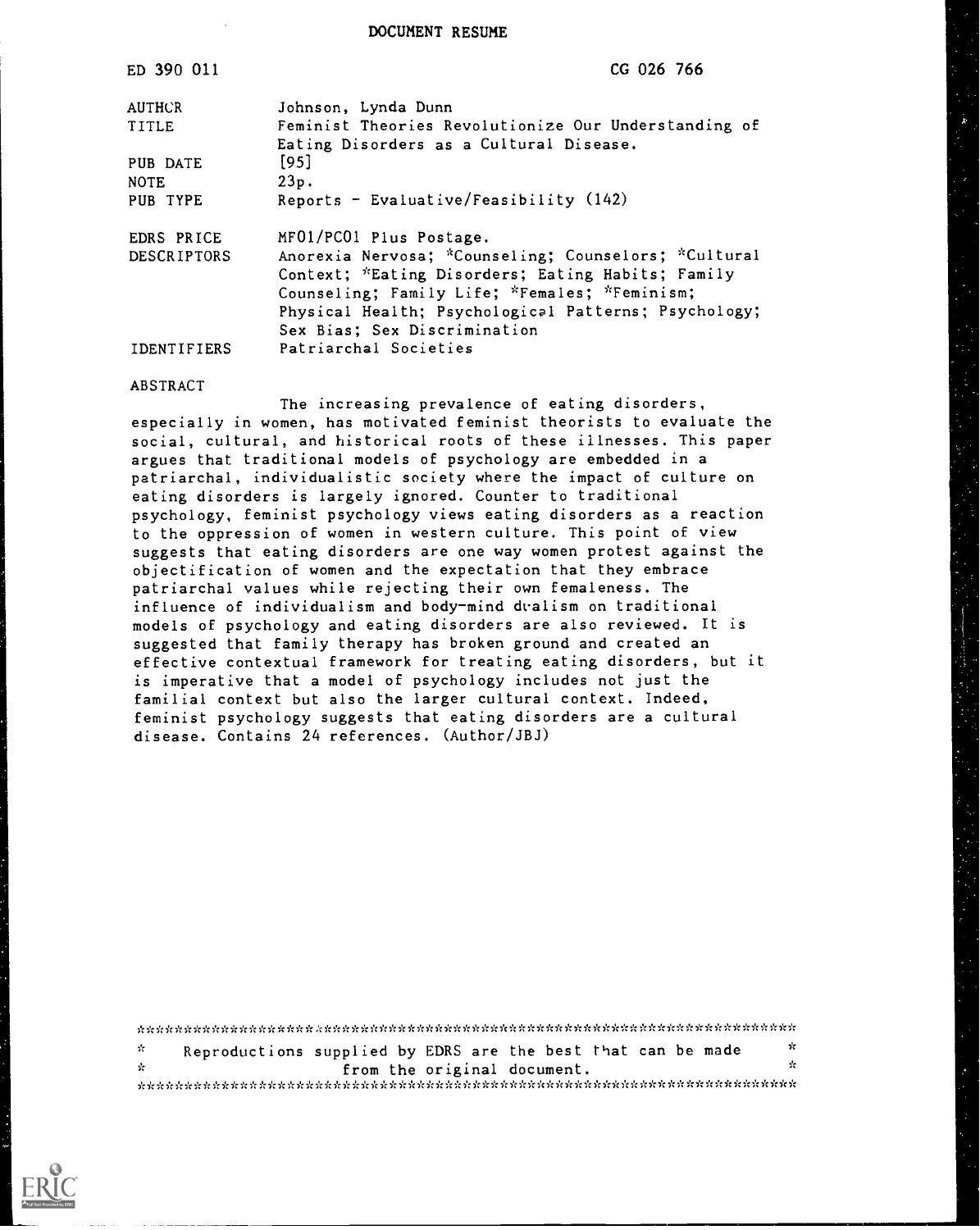# Eating Disorders as a Cultural Disease  $\bigcirc$   $\bigcirc$

 $\infty$  $\zeta_{\rm A}$  $\overline{\phantom{0}}$ 

 $\frac{8}{2}$  $\circ$ 

## Feminist Theories Revolutionize

Our Understanding of Eating Disorders as a Cultural Disease

#### Lynda Dunn Johnson

Antioch New England Graduate School

PERMISSION TO REPRODUCE THIS MATERIAL HAS BEEN GRANTED BY

 $D$  JOHNSON

TO THE EDUCATIONAL RESOURCES INFORMATION CENTER (ERIC)

U S DEPARTMENT OF EDUCATION<br>Office of Education Resources in EORMATION<br>EDUCATIONAL RESOURCES INFORMATION<br>CENTER (ERICI

- O Thts document has been reproduced as received horn Ihe persor or organizatior . originating a
- O Minor changes have been made to iminor criting

 $\bullet$ Points of view or opinions stated in III»<br>document do not neuessarily represent<br>official OEAi position or policy

Running Head: EATING DISORDERS AS A CULTURAL DISEASE

 $\hat{z}$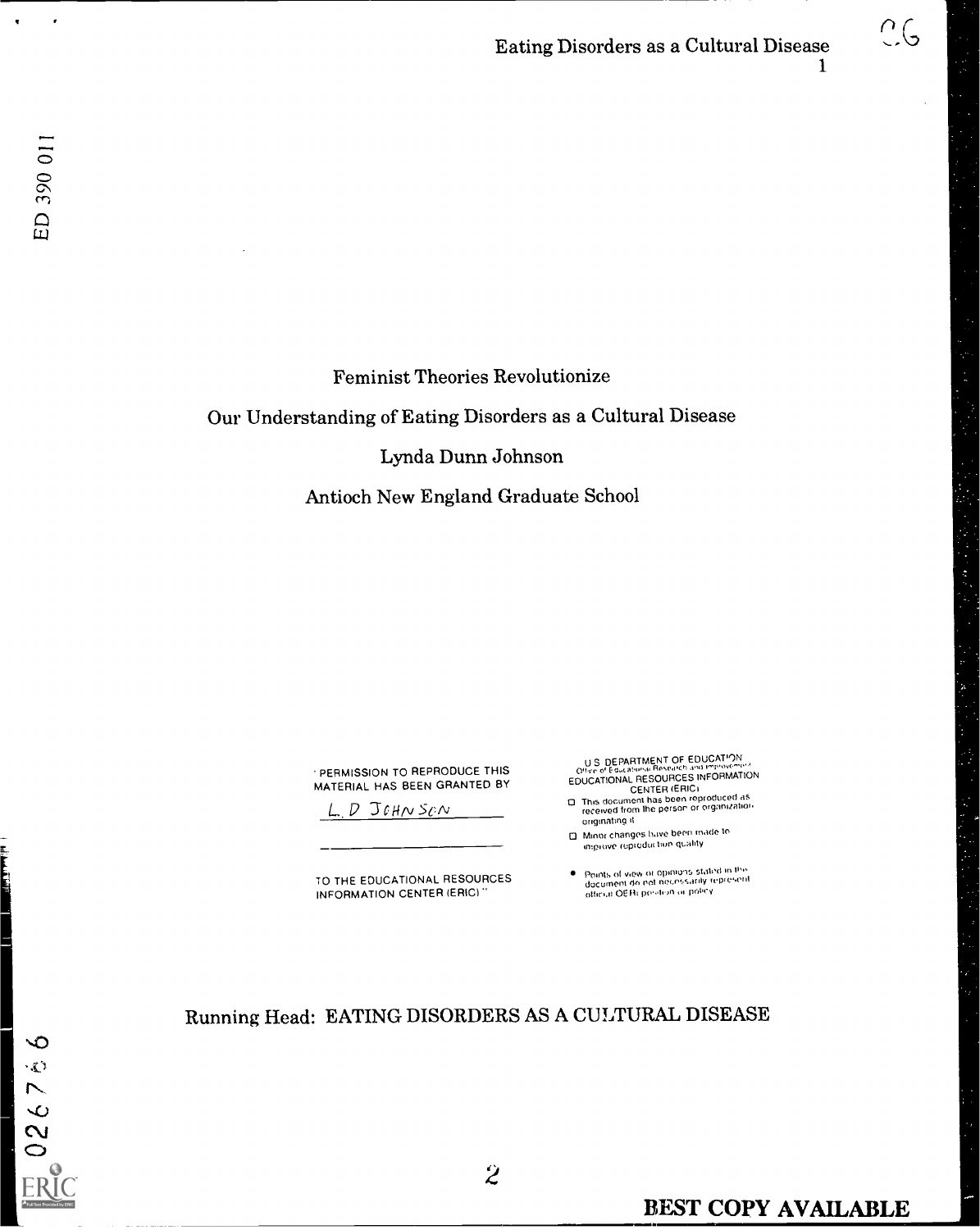#### Abstract

This paper argues that traditional models of psychology are embedded in a patriarchal, individualistic society where the impact of culture on eating disorders is largely ignored. Counter to traditional psychology is an astute and novel approach, feminist psychology, where eating disorders are viewed as a reaction to the oppression of women in our culture. This point of view suggests that eating disorders are one way that women protest against the objectification of women and the expectation that they embrace patriarchal values while rejecting their own femaleness. The influence of individualism and body-mind dualism on traditional models of psychology and eating disorders also are reviewed. It is suggested that family therapy has broken ground and created an effective contextual framework for treating eating disorders, but it is imperative that a model of psychology includes not just the familial context but also the larger cultural context . Indeed, feminist psychology suggests that eating disorders are a cultural disease.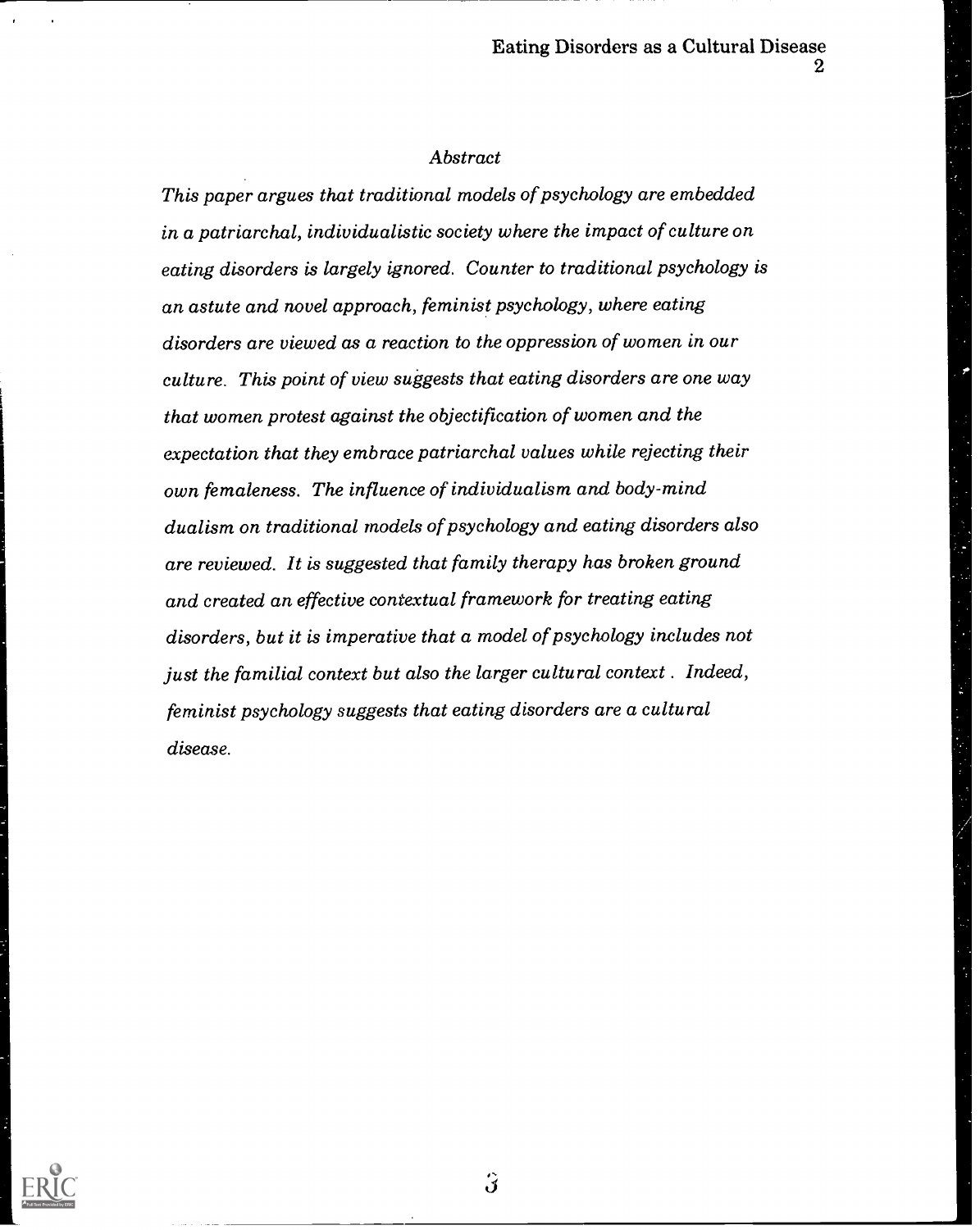### Introduction

Eating disorders plague the lives of many women today. These frightening and consuming illnesses prevent women from experiencing normal, healthy development as well as a fulfilling and balanced lifestyle. Unfortunately, women who struggle with eating disorders are not given much hope about prognosis or recovery, and during therapy they often experience a continued misunderstanding of who they are as people. Recently, the refreshing and insightful vision of feminist theorists has rejuvenated the hope for these women who have felt misunderstood, isolated, and disconnected from their bodies and respective social arenas.

The increasing prevalence of eating disorders, especially in women, has motivated feminist theorists to evaluate the social, cultural, and historical rootedness of these illnesses (Thompson, 1994). Eating disorders, although prevalent in the 1920's, have increased to epidemic proportions since the ending of World War II (Perlick & Silverstein, 1994; Bruch, 1985; Lewis & Blair, 1991). Brumberg (1989) projected that between 90 to 95 percent of anorexics are female. Lewis & Blair (1991) claim that currently, 1 in every 100 in the UK will experience anorexia nervosa at some time in her life, and that 5 or more females in every 100 will fulfill the diagnostic criteria for bulimia. Given the magnitude of the problem it is imperative that we begin to understand why this disease is afflicting women now, and begin to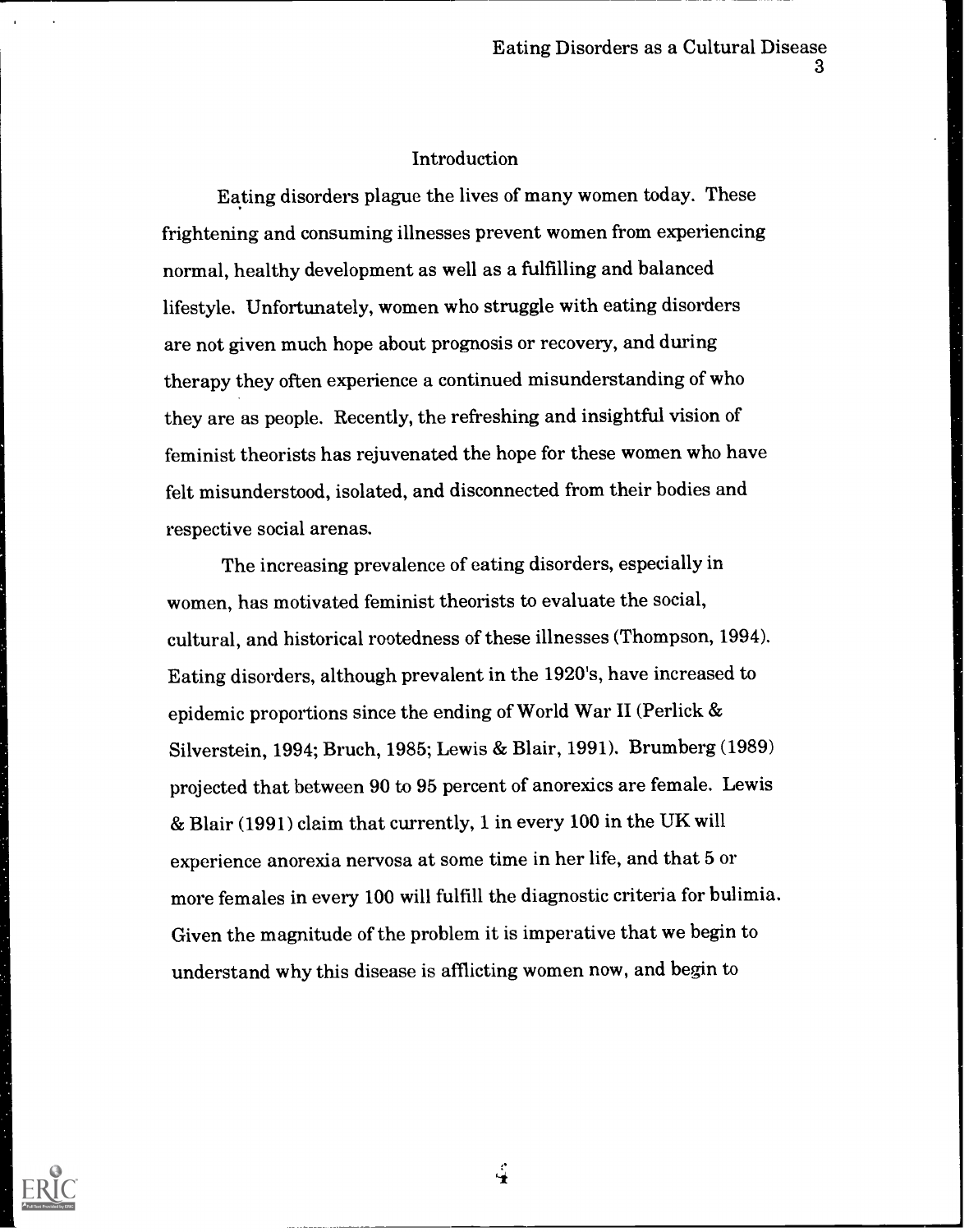understand how we can intervene more effectively (Perlick  $\&$ Silverstein, 1994).

Investigations into these illnesses are not new. Cases of anorexia nervosa had been cited as early as 1689 by Dr. Richard Morton, describing what he called 'nervous consumption'. In the late 1800's a couple of cases of anorexia nervosa had been cited by E.C. Laseque and W. W. Gull, however anorexia nervosa did not come prominently to the public's attention until the 1960's and 1970's (Lewis & Blair, 1991). Anorexia nervosa is characterized by extreme weight loss, self-starvation, a dread of becoming fat, and very frequently a distortion of body size (Perlick & Silverstein, 1994; Lewis & Blair, 1991). The anorexic does not maintain normal body weight, often exercises excessively, and may invoke rituals around the consumption of food. Vomiting, laxatives, and diuretics may be used to facilitate weight loss (Perlick & Silverstein, 1994, p.90). Anorexia is understood as a hunger fast (Chernin, 1981) or a hunger strike where the individual uses one's body to conform to, as well as protest against, the demands of one's culture.

Bulimia is characterized by binge-eating and ending the binge by purging through vomiting, use of laxatives, diuretics, or exercise (Kinoy & Holman, 1992). Abdominal pain, sleep disturbance, and social interruption very often accompany this illness. A critical component of this disease is a feeling that eating is out of one's control,



 $\ddot{\text{o}}$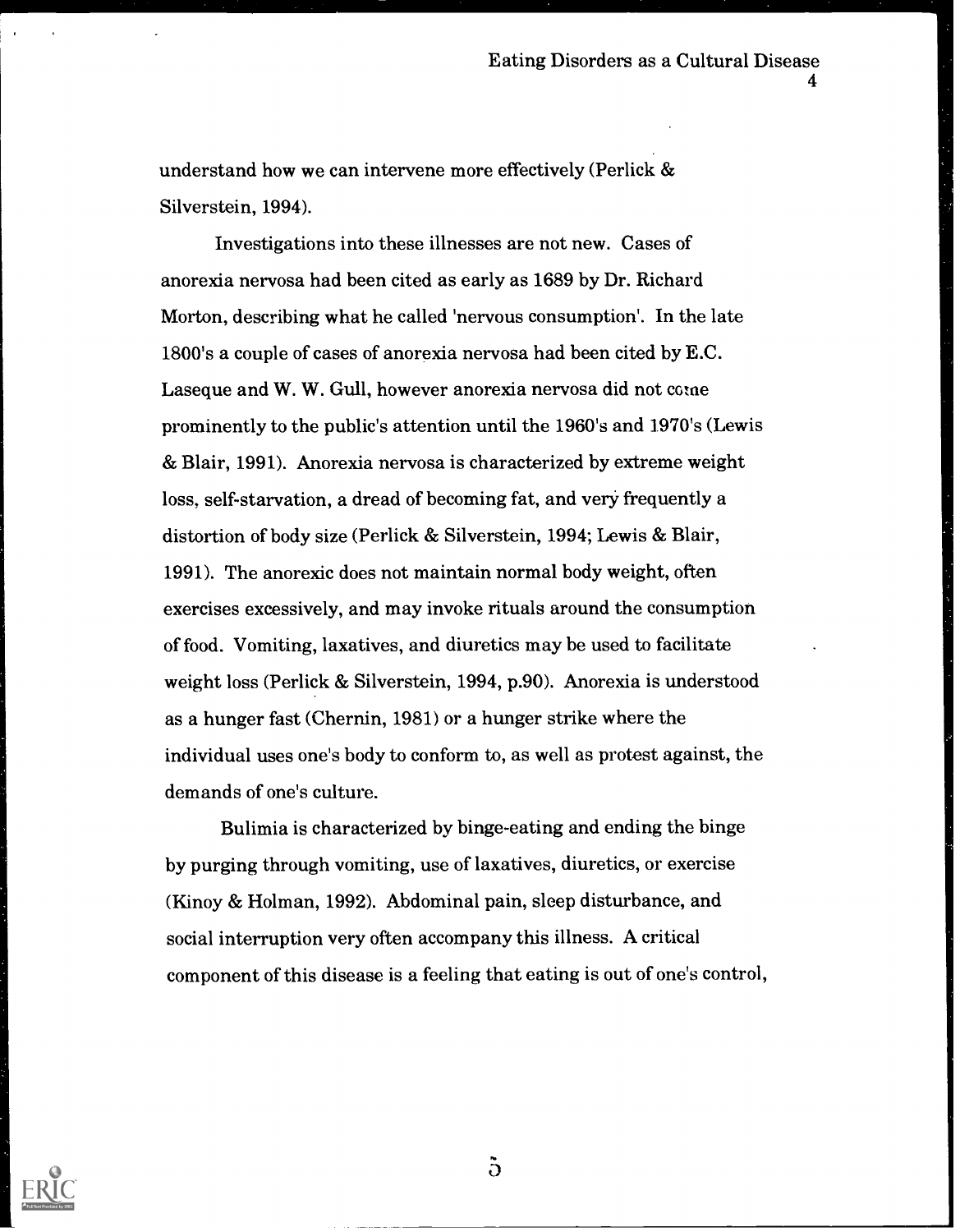accompanied by self-deprecating thoughts and depression (Lewis & Blair, 1991).

Bulimarexia, another form of eating disorders, is used to describe the overlap of bulimia and anorexia nervosa. An individual who binge eats, vomits, and engages in self-starvation with severe weight loss typifies bulimarexia (Waldinger, 1984). While bulimia nervosa and bulimarexia are significant, for the purposes of clarity anorexia nervosa will be the focus of this paper.

This paper will review how eating disorders, specifically anorexia nervosa, have been understood by predominant schools of psychology over the past century. Traditional models such as psychoanalytic, object relations, and self psychology reveal that Western culture has emphasized internal conflicts and deficits of individuals with eating disorders, while overlooking and deemphasizing the importance of culture and society. In contrast, feminist theories begin to take into account the significant role that culture and society has had on the development and maintenance of eating disorders. Included in this discussion will be a review of how individualism has significantly influenced traditional models of psychology resulting in a less culturally-sensitive understanding of eating disorders. Furthermore, it will be argued that individualism set the stage for a more socioculturally-sensitive point of view through feminism. Feminist perspectives revealed how culture has had a tremendous impact on the etiology of eating disorders and ultimately



 $\ddot{\mathbf{b}}$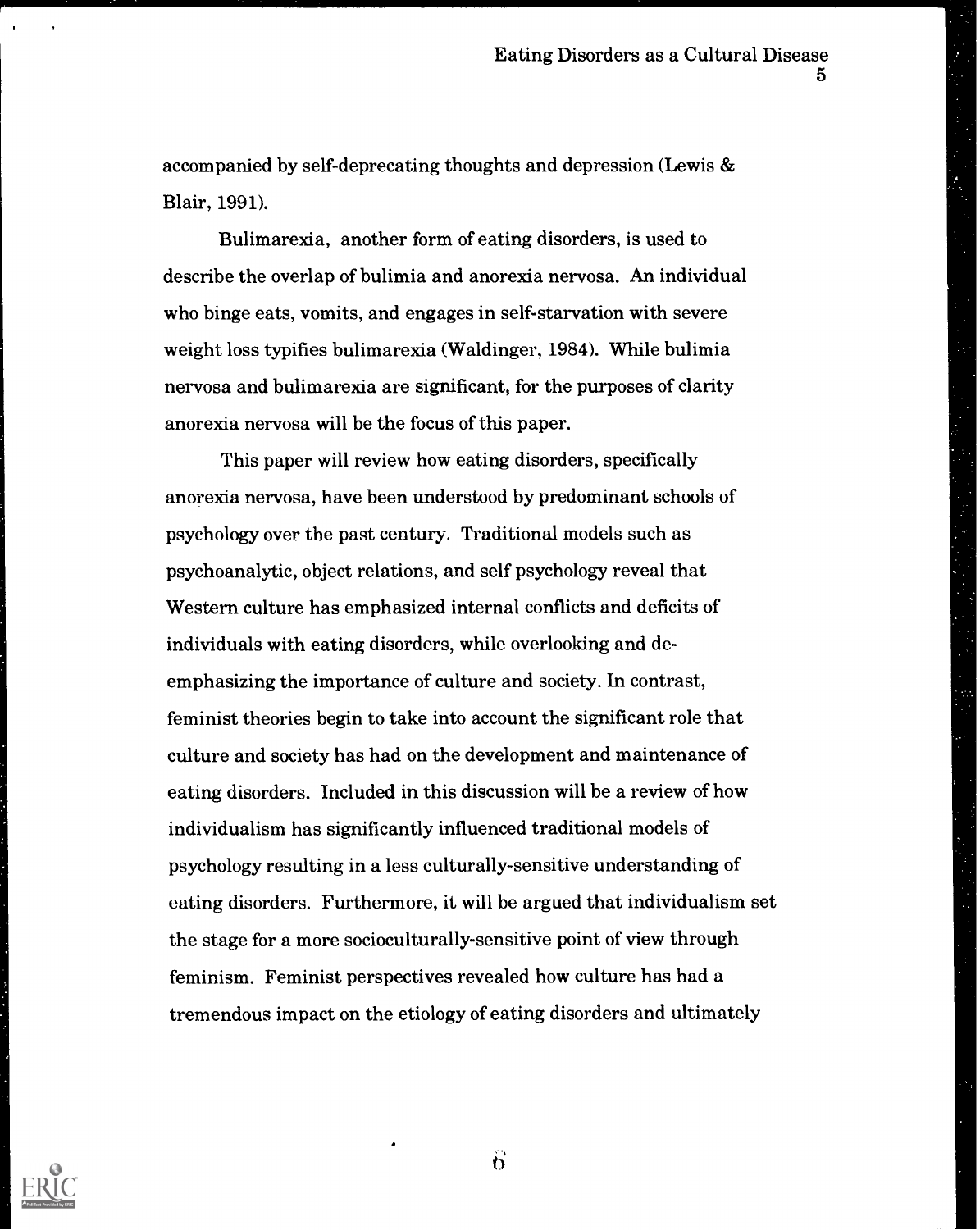revolutionized our understanding of eating disorders as a cultural disease.

Traditional models of psychology overemphasize internal conflicts, the unconscious, sexual and aggressive drives, the fragmented self, and the empty self, while minimizing external forces that are working in people's everyday lives. These more traditional models of psychotherapy have been noted for understanding the psychological complexity of the "internal hydraulics" of an individual's functioning while minimizing events and stressors in one's life. Hilde Bruch (1985), a pioneer in the field of eating disorders, worked from a psychoanalytic perspective. Initially she focused on the "oral component; a form of conversion hysteria that symbolically expressed repudiation of sexuality, specifically of oral impregnation fantasies" (Bruch, 1985, p. 8). This understanding of anorexia nervosa views the core of the self as dangerous and destructive, one that needs to be controlled and socialized (Cushman, 1992). Culture plays a very insignificant role in the etiology, duration or treatment of the illness.

The psychoanalytic approach to eating disorders suggests that pathology occurs when internal drives, desires or wishes are insufficiently monitored and controlled. Society is only peripherally connected to one's psychological functioning. Psychoanalytic theory clearly evolved out of a culture that was embedded in stoic individualism. Even Freud articulated, in Civilization and its Discontent , civilization is only possible through the individual learning

 $\mathbf{v}$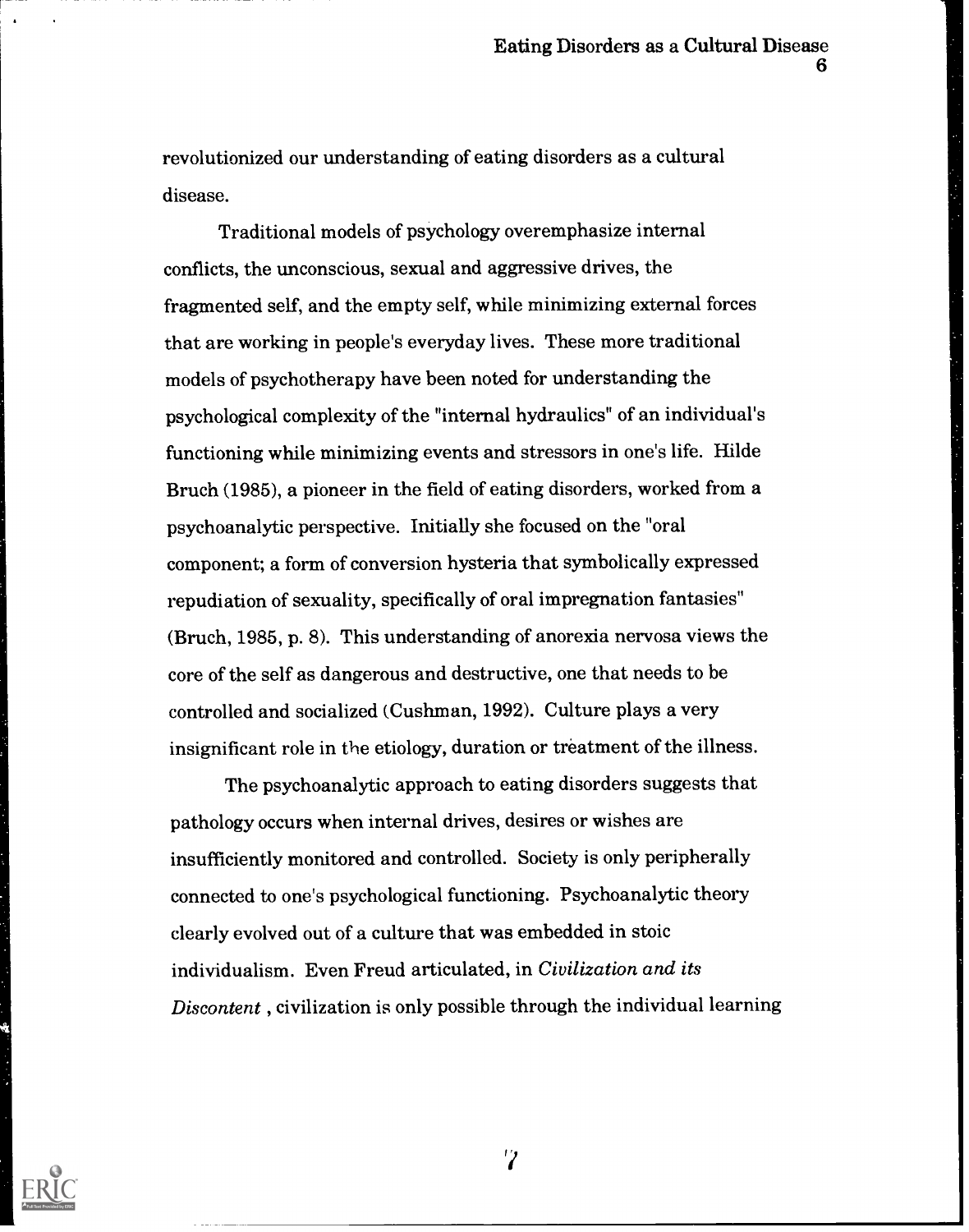to control and contain one's aggressive and egoistic self-satisfaction (Freud, 1930/1961).

Similarly, Object Relations theory and Self Psychology subscribed to this individualism where the role of culture in one's psychological well being was held at bay. Object Relations theorists expanded the psychological world of the individual to include a 'primary caregiver' as critical to the development of the persona (Eagle & Wolitzky, 1992). The work of therapy often "focuses on issues and goals of separation and individuation to the exclusion of connection and relationship" (Mirkin, 1990, p.101). On the contrary, Gilligan (1982), a feminist theorist, asserts that separation, individuation, and autonomy without connection to others is not central to female development.

Nevertheless, in Object Relations and Self Psychology, this is the focus. The etiology of eating disorders are understood as dependent needs stemming from incomplete 'self development or interrupted separation-individuation (Steiger, Goldstein, Mongrain & Van der Feen, 1990; Chelton & Bonney, 1987). Furthermore, it is believed that "failures in parenting prevent the child from properly internalizing mental functions that are necessary for both a stable sense of 'self and 'others' " (Steiger & Houle, 1991, p. 147). Theoretically, the individual compensates for these difficulties by gaining control over his or her body to acquire a sense of personal adequacy, and by using the powerful sensations of starving to regulate his or her affect (Steiger & Houle, 1991; Chelton & Bonney, 1987)).



 $\partial$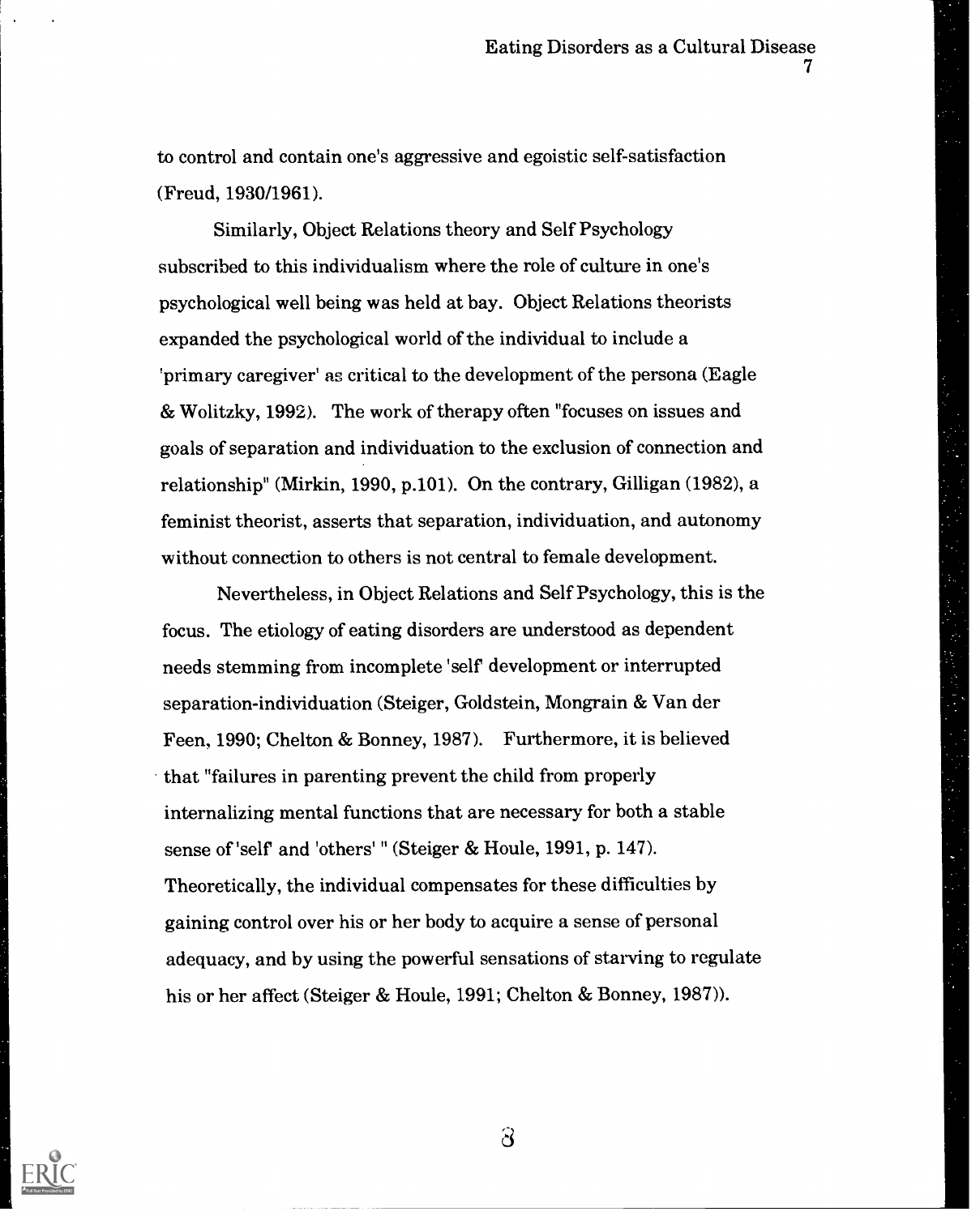The goal of treatment is to assist one in moving through separationindividuation and to promote a cohesive, autonomous sense of self (Chelton & Bonney, 1987). As a result, Object Relations and Self Psychology theorists almost solely focus on an individualistic maleoriented developmental model (Mirkin, 1990) of the self where the culture is still largely ignored.

Bruch (1985) described dissatisfaction with the traditional interpretive psychoanalysis in the treatment of anorexia nervosa. She changed her approach so that instead of searching for definite "underlying unconscious conflicts", the focus prompted a fact finding approach where she asked clients to reconstruct what really happened during the patient's early development. She suggests that this approach was accompanied by better treatment results because it created a greater reliance on the client's thinking which had been deficient in his or her early development. This development in Bruch's work is critical because even through this highly individualistic approach to psychotherapy she discovered that it was essential to take into account the patient's social and cultural circumstances to effectively treat eating disorders.

Indeed, Bruch (1985) believed that changing status and expectations of society played a role in the development of eating disorders. She described little girls who were socialized to become "clinging vine" wives suddenly expecting to prove themselves as women of achievement in adolescence and adulthood. She believes that

 $\hat{\mathbf{J}}$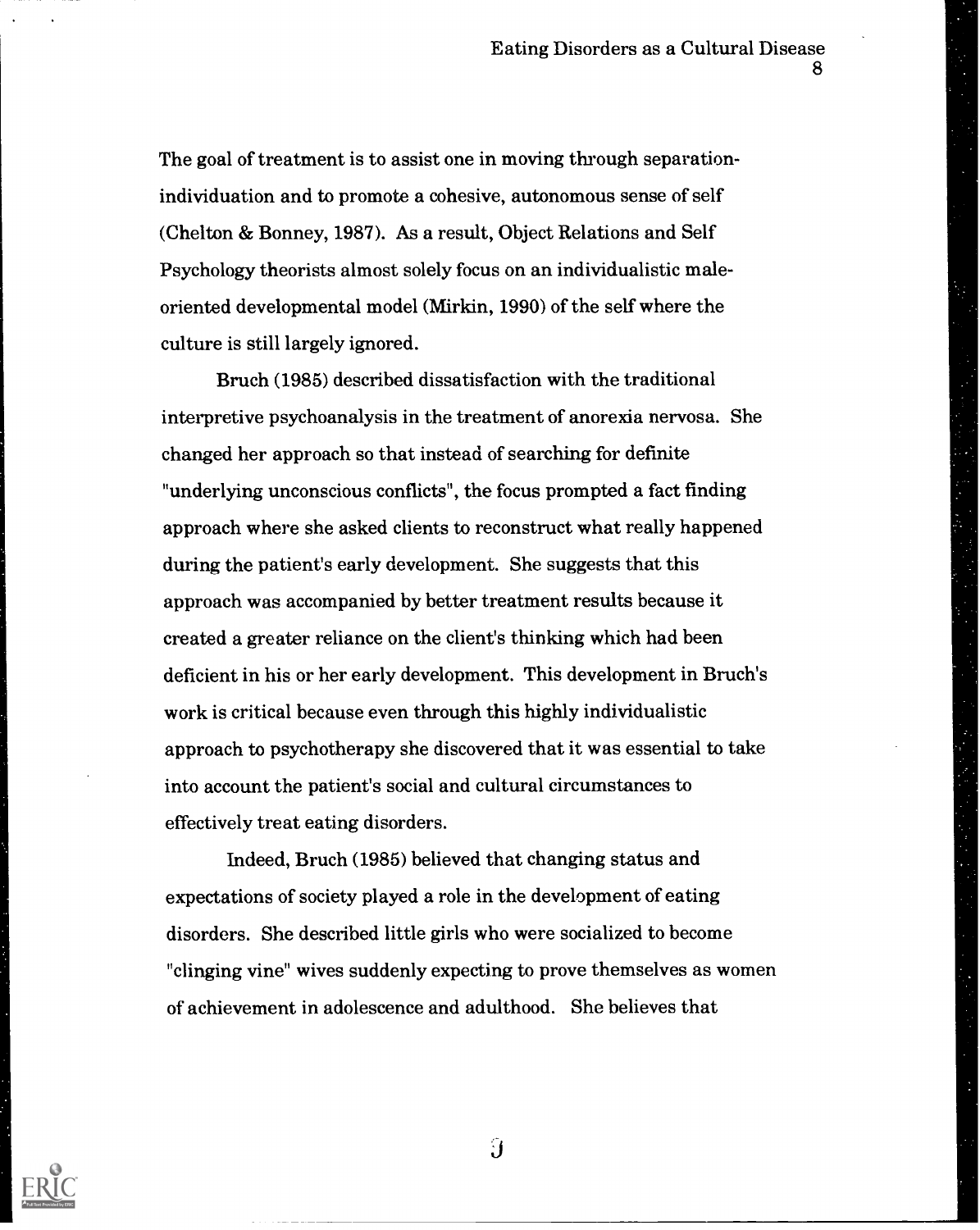women "choose the fashionable dictum to be slim as a way of proving themselves as deserving respect" (Bruch, 1985, p.9). Bruch seemed to recognize and incorporate a more comprehensive way of looking at individual's with eating disorders which included a cultural understanding.

Equally important to understanding how feminist theories have revolutionized our understanding of eating disorders as a cultural disease, is to understand how individualism centralized and internalized our understanding of personhood (Sampson, 1985). Individualism upholds the ideal that character is designed to control and master internal states which results in an egocentric culture (Sampson, 1985). This ideal is contrasted with a feminist understanding that the self is organized in relation and connection to others (Sampson, 1985; Mirkin, 1990).

The self-contained individualism of Western culture promotes a psychology that understands the conception of the self as independent, unique, and with an internal locus of control (Ramachandran, 1994). Individualism locates the personality as something interior to persons and core characteristics as stable over time. Psychoanalytic theory, originated by Freud, clearly reflected the individualistic standards of his time. "Foucault argued that Freud's belief that society by nature had to control sexuality and aggression was a history-bound concept that held a great deal of utility for the modern state" (Cushman, 1992, p. 27). Foucault (as cited in Cushman, 1992) suggested that Freud's

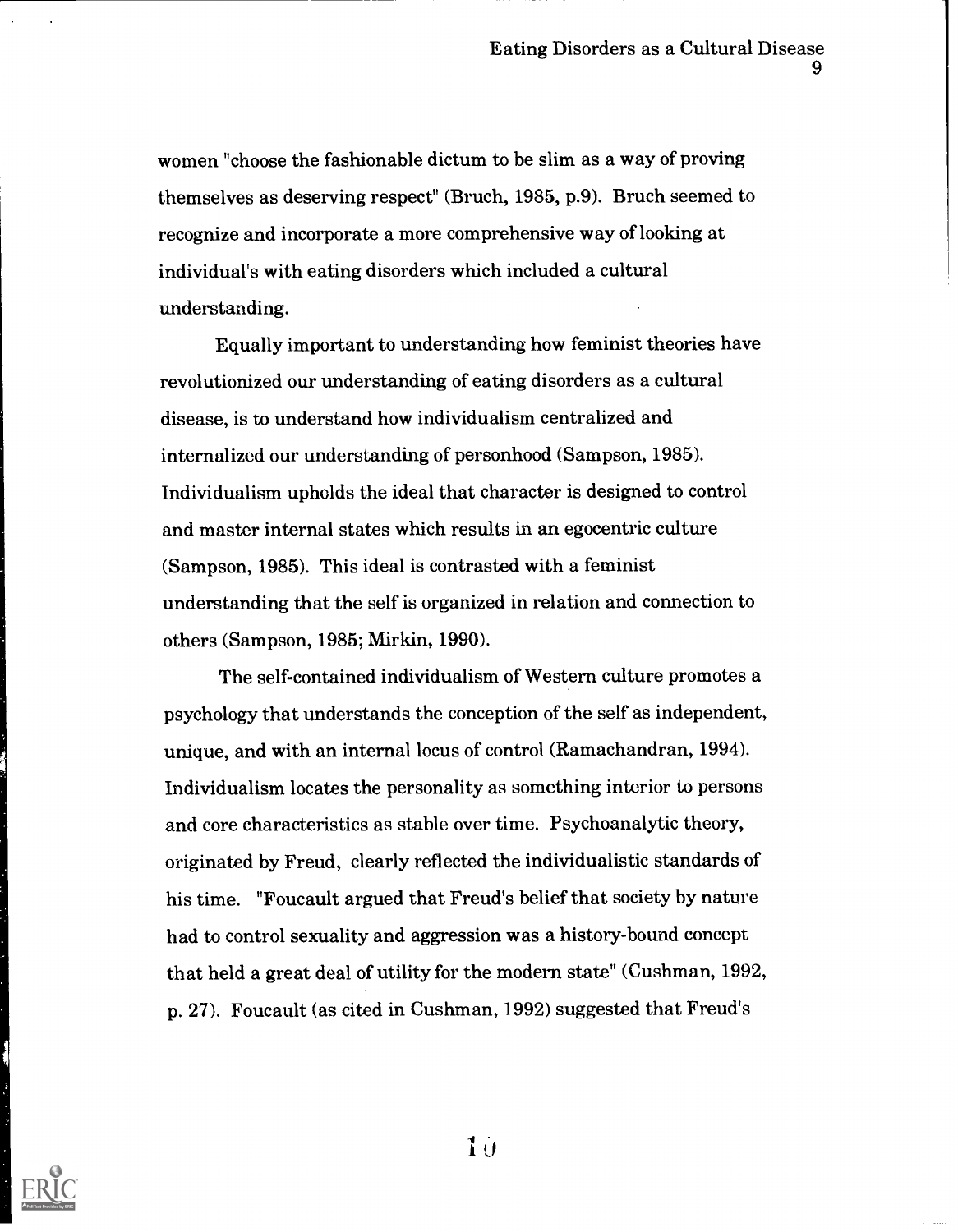theories were really no more than a social artifact, a clear interpretation of the culture of his time.

Individualism continued to dominate the social movement which was coupled with an ever-increasing emphasis on the self-contained individual, unencumbered by community ties, ideological allegiances, moral traditions and geographical boundaries (Cushman, 1992). Object Relation theorists and Self Psychology began to emphasize the critical nature of the parent-child relationship in the development of an autonomous and independent entity (Cushman, 1992). These theorists argue that with the opportunity for healthy and normal development a child eventually becomes autonomous, achievement oriented, competitive and self-motivated. Anorexia nervosa is viewed by these two schools as a way to remain dependent, as a way to remain childlike thus preventing healthy individuation and separation. This view is very different from the feminist perspective because it excludes the significance of this individual's need to remain in connection and relationship to others.

Another important philosophical influence to the belief that one needs to gain control of his or her body was Descartes' claim that "our minds are somehow essential to our identity and to our existence but our bodies are not" (Flanagan, 1991, p. 9). This body-mind dualism instilled the belief that our bodies were something that could be controlled by our minds. It contributed to the understanding that the self was observing itself and that the body was split off from the mind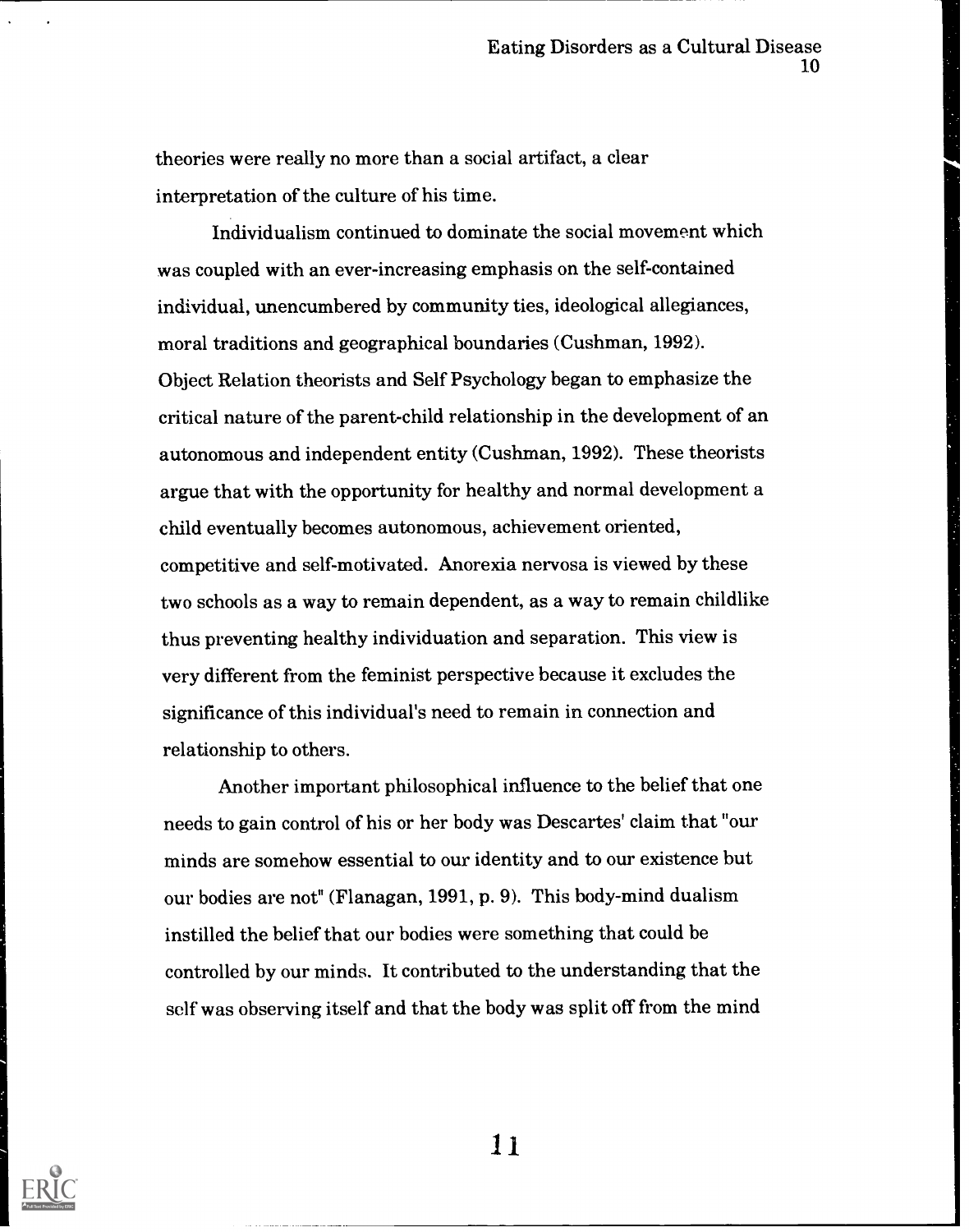(Cushman, 1992). This body-mind split created fertile ground for eating disorders by promoting control over one's body with one's mind. Moreover, it provided a new rationale for these disorders. Clearly, anorexia nervosa is the ultimate control one places over his or her body. Traditional models of psychology missed the cultural relevance of one using his or her body as a protest or as a political statement, and instead viewed this as a deficit within the self. Traditional psychology in it's purest form stripped one's context from the individual so as to gain a clearer picture of the problem.

As Bruch (1985) discovered these approaches were not only unsuccessful, they were reinforcing the damage that culture had already done. For example, anorexics may be protesting against the demands to become autonomous and live the isolated life that they dread, yet in traditional psychology, the goal of therapy is to help them become independent instead of helping them find ways in which they can connect and live in relation to others.

Individualism created the environment for feminism to evolve. The heavy emphasis on individualism as well as male dominance have created an atmosphere where feminists question the validity of science in understanding women's issues (Riger, 1992). Feminism "refers to a system of values that challenges male dominance and advocates social, political, and economic equity of women and men in society" (Riger, 1992, p. 731). Feminist theorists view the individual as integrally connected to his or her social context, the self as defined in relationship

 $1\angle$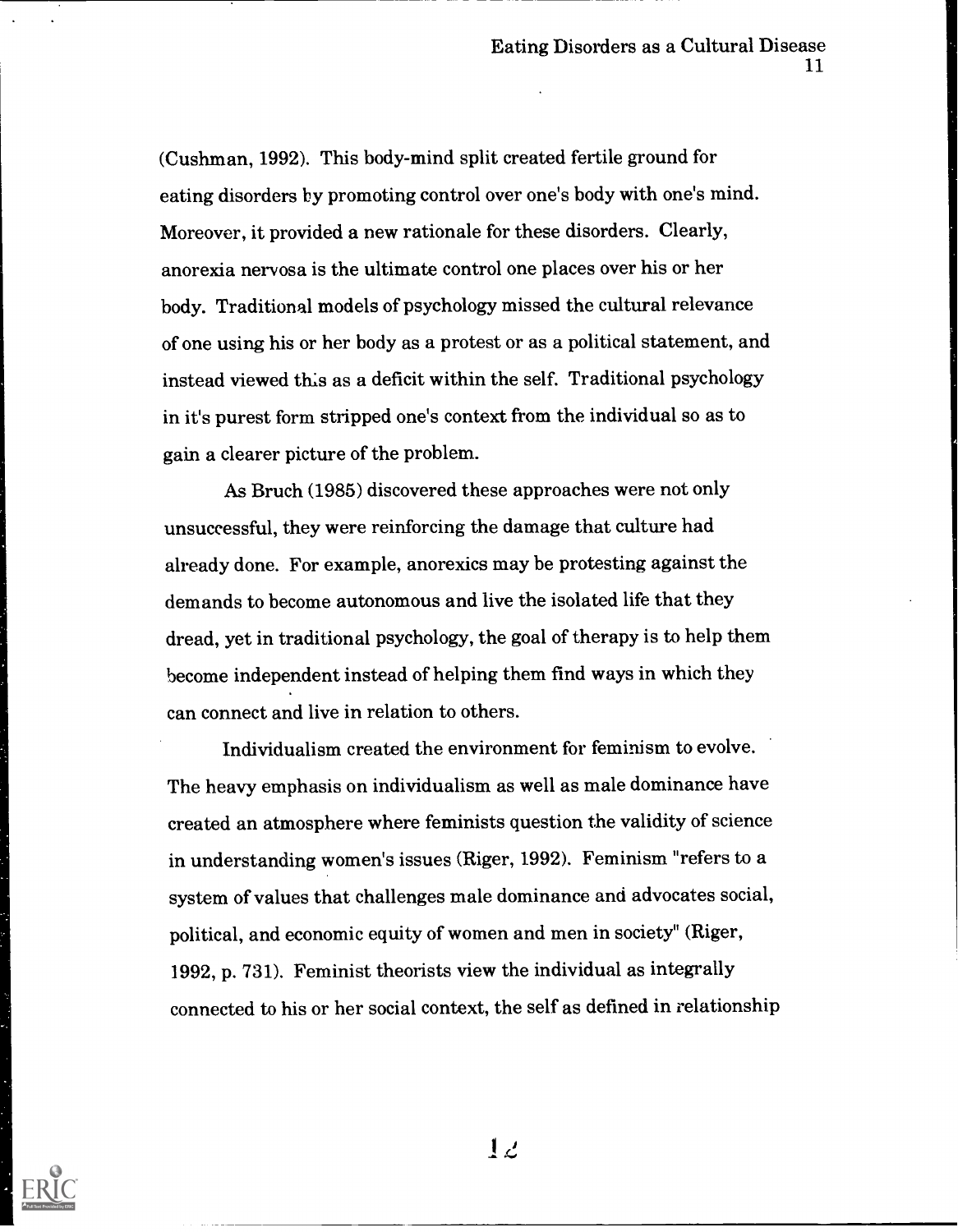to others (Gilligan, 1992; Mirkin, 1990). What has evolved out of the feminist perspective is a science that aims at understanding women (Riger, 1992).

The internal focus of eating disorders that resulted from this individualistic understanding of psychopathology is incomplete because it did not give enough credence or credit to more dominant and contributing factors in one's social context. The individualistic culture created an atmosphere that at best was non-conducive and, at worst, hostile to women. Feminist theorists would argue that eating disorders were a symptom and perhaps even a protest against this disconnected, achievement- oriented society. It is vital to understand that individualism created the exact atmosphere where feminist theories could flourish.

Feminist theorists began to argue that eating disorders were one way that women protested against the exclusion and rejection of what was normally feminine in science and culture. Feminist theories demonstrate how culture has contributed to, if not soley created, eating disorders through this rejection of what is feminine. It inevitably rejected what was feminine by the mere promotion of what was masculine as was illustrated in the assumption that normal and healthy development for women is through individuation and separation, rather than through connection and relation.

In addition to the rejection of what was feminine an important element of social control over women's appearance was in effect

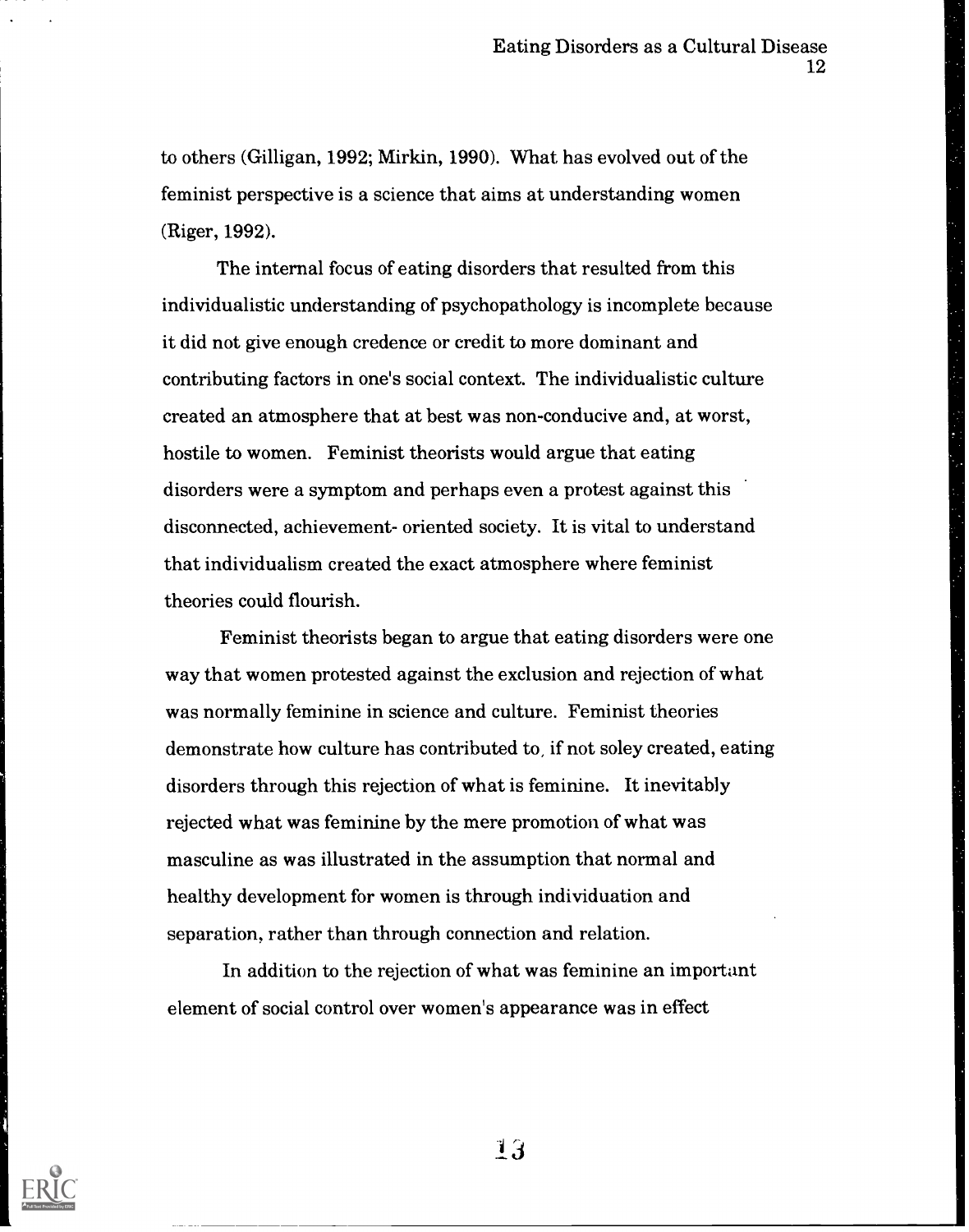(Rothblum, 1994). "Everything about our socialization as females in a patriarchai culture leads us to value ourselves in terms of our bodies as objects of love, as child-bearers, as nurturers, and as ornaments for men" (Hutchinson, 1994, p. 153). Throughout history women have been expected to conform their bodies to the demands of culture. In China, for 1,000 years women have broken and deformed their feet to create a 3-inch "lotus hook" which is required for a woman to be marriageable. This 3-inch foot is considered the height of erotica for Chinese men. Additionally, in cultures across the world, women are expected to mutilate their genitals, to remove their clitoris leaving a hole only the size of a matchstick for urination and menstruation. Women in their natural form are not considered marriageable (Rothblum, 1994). "There is a long history of women being objectified and viewed, interpreted, and judged like works of art" (Berger as cited in Wooley, 1994, p. 40). Feminist theorists argue that eating disorders are one way that women have learned to cope with the objectification of women and the rejection of femininity. Some claim that anorexia is a hunger strike, a protest against the pressure to conform. Descartes body-mind dualism may have contributed to this illness by promoting control over one's body with one's mind. Anorexia nervosa serves as the ultimate protest against the social and cultural demands placed on the individual (Chernin, 1981).

Additionally, new messages have been given to women to not only be nurturing, maternal and beautiful, but also to achieve in

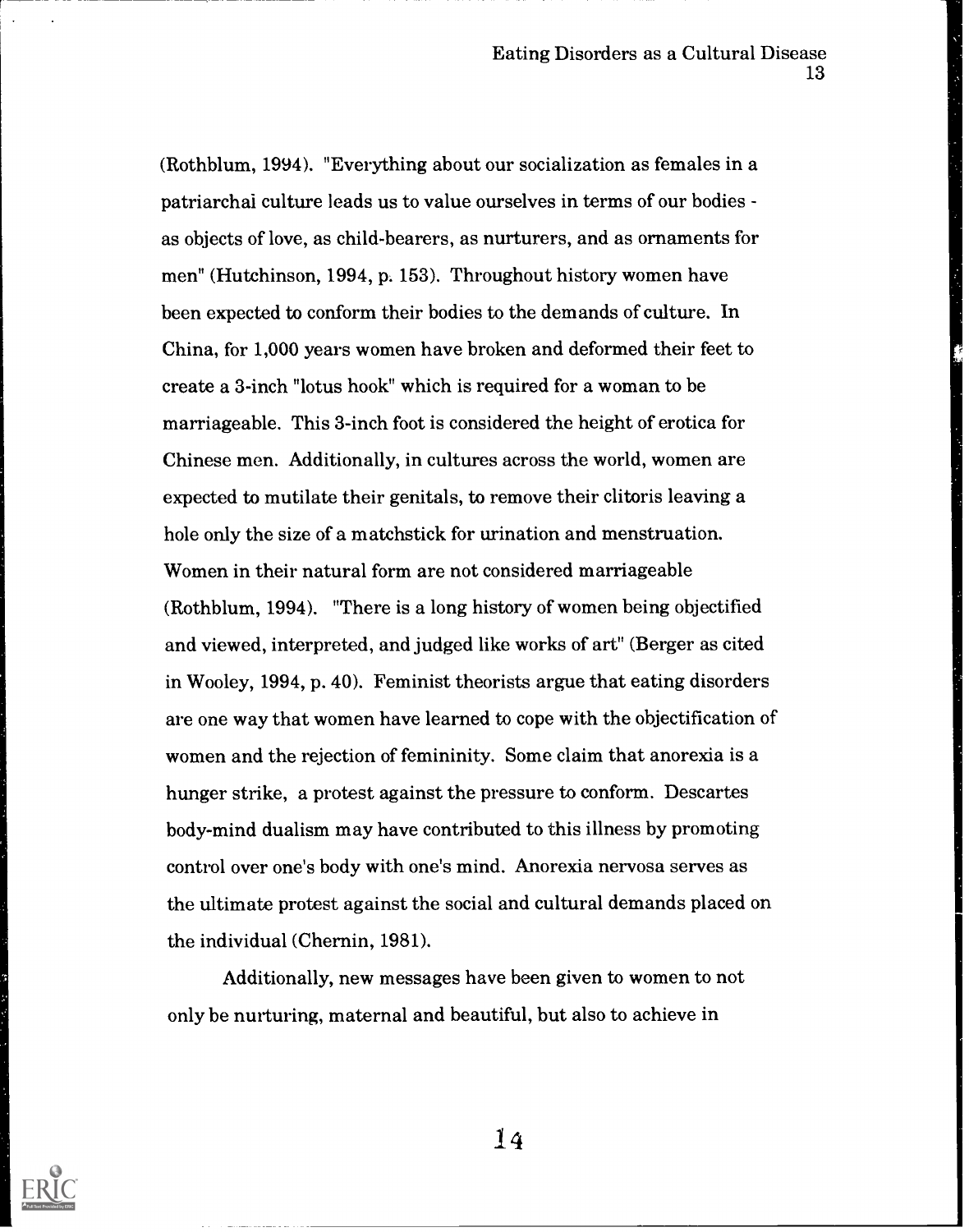educational arenas and in the workplace. "Females today receive contradictory messages focused, on the [sic] one hand, on creating, raising and caring for a family and, on the other hand, developing and maintaining a career" (Lewis & Blair, 1991, P. 26). Eating disorders are viewed as a paradoxical solution for women. "Anorexia nervosa can be viewed as a reactive attempt by females to impose control over a crucial area of their lives, particularly when other aspects of their lives feel out of their control" (Lewis & Blair, 1991, p. 26).

The options for women are to conform to society and lead highly isolated and individualized lives or to rebel and embrace their own need for nurturance, relationships, and interconnectedness. Mirkin (1990) suggests that there is a solution in eating disorders to the contradictory expectations of women in our culture. Our culture does not value the relational, nurturing and interconnectedness of women and expects independent and isolated achievement instead (Steiner-Adair, 1994). There is a double standard for the white, Anglo-American woman where she is expected to climb the corporate ladder, but remain subordinate to men. If a woman hangs on to her need for connectedness and nurturance she will not function effectively in the competitive, capitalist world.

Additionally, there is an effort to keep women's physical appearance diminutive which is symbolic of the lack of power women experience (Mirkin, 1990). "In the face of this dilemma, many women have found a paradoxical solution in anorexia nervosa. By losing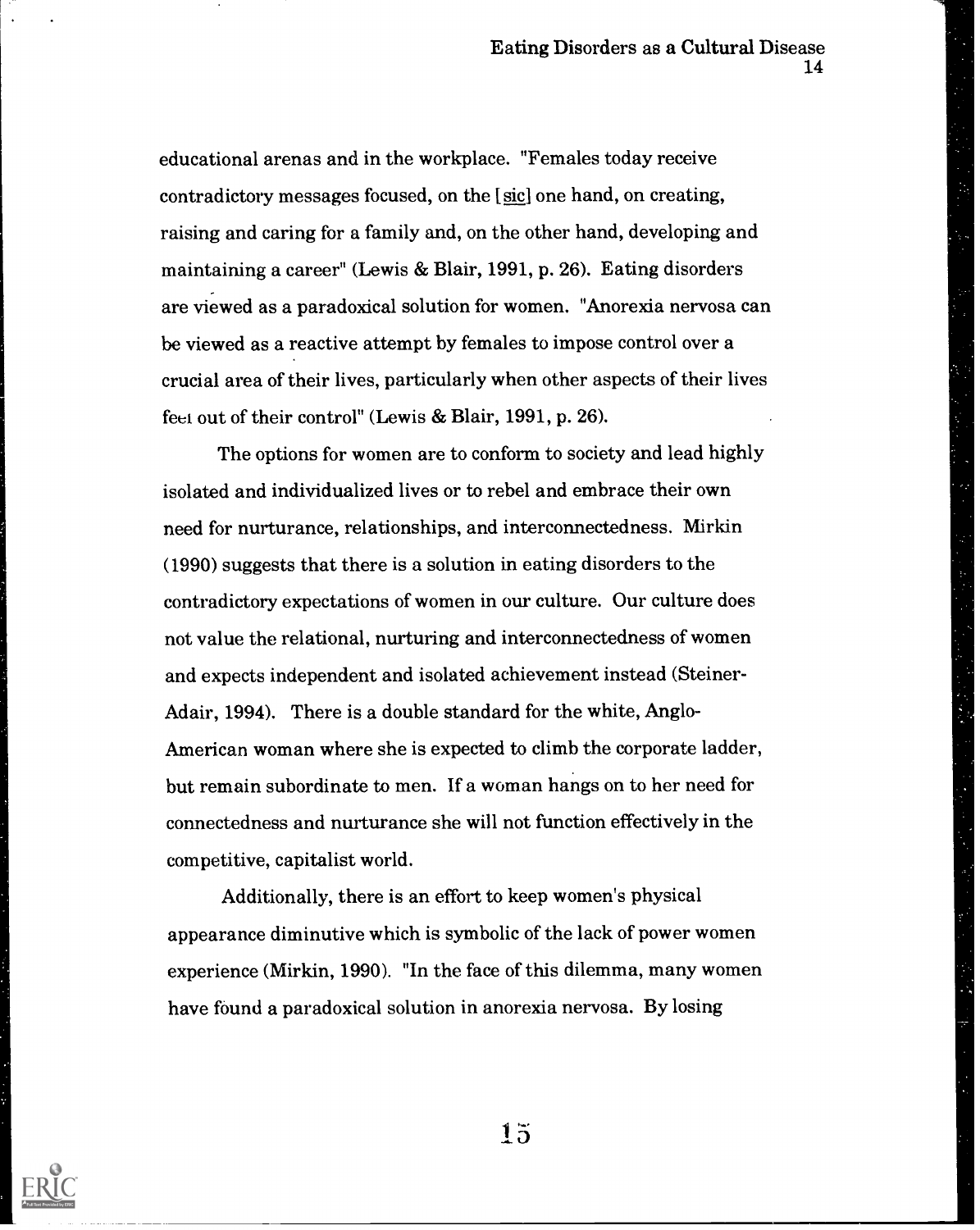weight in a way that so grotesquely changes their bodies, anorexic women are both conforming in the ultimate manner to the standard for a diminutive presence and rebelling in an ultimate manner: 'You want me to act like a man? Well, here's my no-longer-female body', 'You want me to be little and childlike at the same time? Well, I'll be so little and childlike it will be intolerable to you' " (Mirkin, 1990, pp. 103- 104).

It is apparent that eating disorders are perceived by feminist theorists as a manifestation of the devaluation of the relational self (Mirkin, 1990). Mirkin (1990) points out that young women who are vulnerable to eating disorders are typically very loyal to their families and often view their mothers as isolated, unfulfilled and unhappy. It is difficult for a child to leave a depressed mother but especially when adulthood seems to be filled with rejection and unhappiness. "Why venture out of the nest when you feel your wings have already been clipped?"(Mirkin, 1990, p. 102). Anorexia nervosa metaphorically represents the loss of connection that will be experienced as a young woman moves into adulthood, it also represents the desire to stay a child and to remain connected and comfortable as she was in her childhood (Mirkin, 1990).

It should be noted that there are clear limitations of the feminist perspective. Just as the male-oriented scientific perspective ignored or neglected the female perspective, the feminist perspective is primarily a white, middle-upper class Protestant claim which does not include



 $\mathbf{1}\mathbf{6}$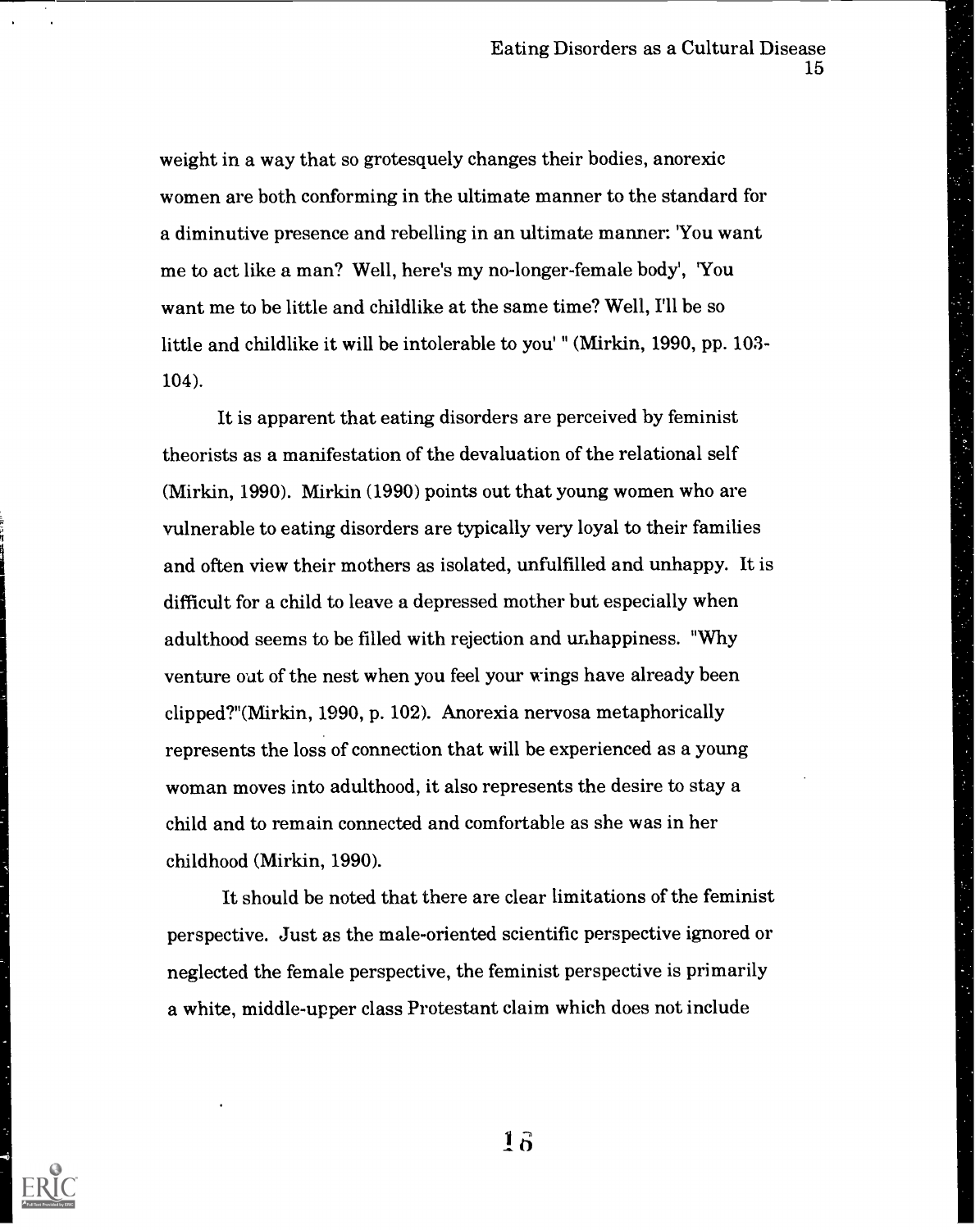African-American, Jewish, lesbian, single, divorced, widowed, or geriatric women to name a few (Thompson, 1994). Additionally, "ranking patriarchy, as a system of injustices, over other oppressions also limits the current feminist framework" (Thompson, 1994, p. 359). The future implications of this model are to expand the social context in which eating disorders arise so that an integrated analysis, "one that accounts for the intersecting influence of gender, race, sexuality, nationality and class" (Thompson, 1994, p. 360) are taken into account.

#### Conclusion

Feminist theorists have begun to weave together a web of cultural and social influences that have clearly contributed to women's development of eating disorders. Some suggest that eating disorders are a way that women handle the paradox of being female in a maleoriented culture. It may be a way to shed what is feminine so that one can encompass what is masculine. Anorexia is viewed by some as a political statement that asserts not only the rejection of what is feminine but also the acceptance of a diminutive presence. Others suggest that it is a hunger strike, or a protest against the demands that are expected of women. Feminist theorists point out that the devaluation of the relational self, the self that is nurturing, maternal and interconnected with others led women to these illnesses.

On the contrary, traditional models of psychology such as: psychoanalysis, object relations, and self psychology were embedded in the cultural influences of individualism. Individualism maximized the



1 'r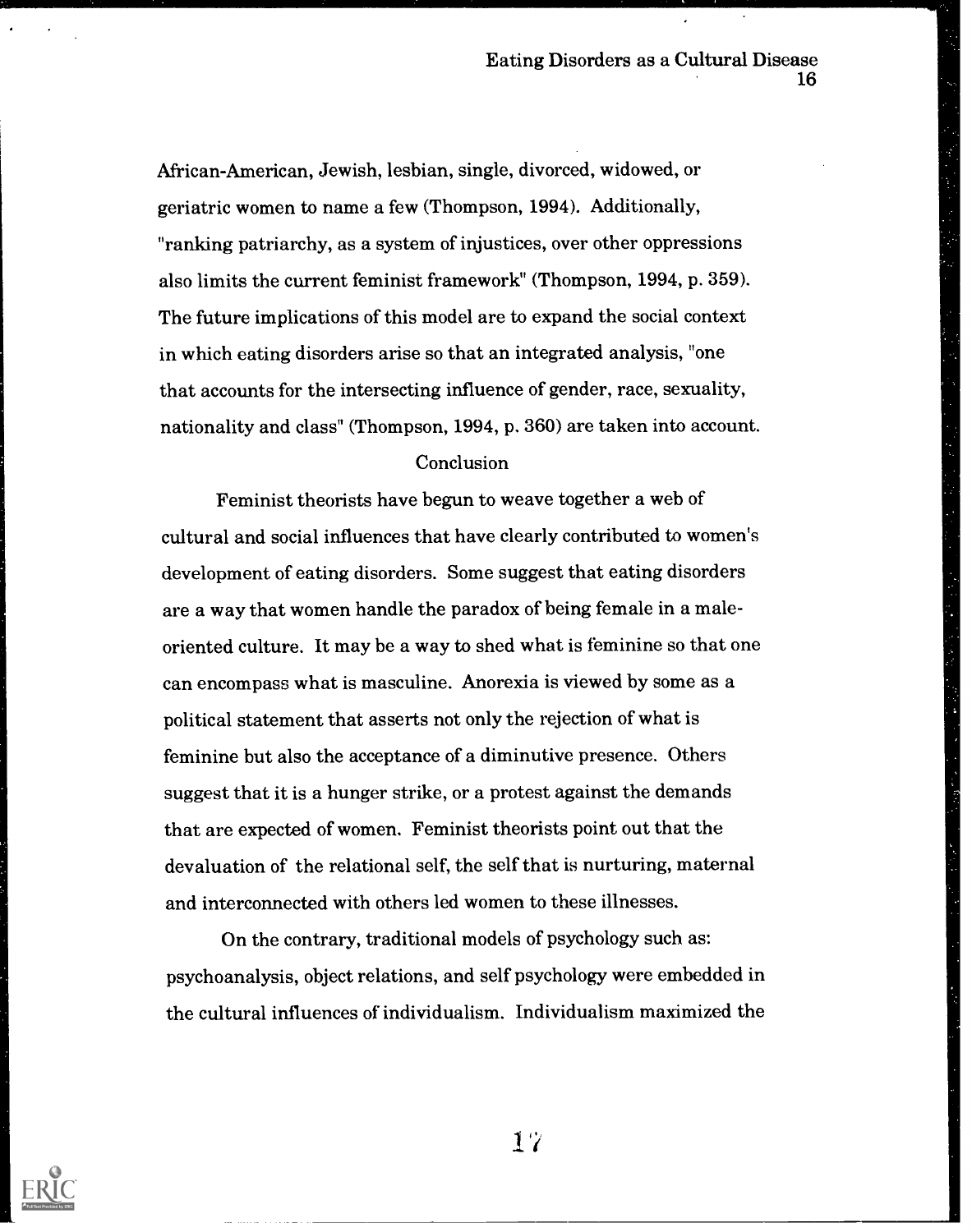importance of a self-contained, autonomous, capable, achievement oriented individual that did not fall to the whims of dependence, emotionality and bodily desires. As a result, feminine characteristics were devalued.

It is imperative to give credit where credit is due. Until now family therapy has not been discussed but it is critical to recognize the success that family therapy has had in bringing the familial context into the treatment of eating disorders (Mirkin, 1990). Despite the individualistic embeddedness of family therapy, , it has been tremendously successful with the treatment of eating disorders. Indeed, feminist theorists agree with the work of family therapy, , but advocate moving beyond the family system to a more comprehensive approach that involves the importance of society, cultural rules and cultural values.

The goal of this paper is not to further exacerbate the divide that is felt between genders, but to critically examine how this divide has contributed to the misunderstanding of women's issues, specifically as it relates to eating disorders. It may be that many people are attune to these issues by now, but the hope is that this point of view will help bring the context into understanding eating disorders. Furthermore, it is imperative that feminist theorists not maximize sexist oppression over racism, ageism, religion, ethnicity or sexual orientation. What feminism needs to do is go beyond sexism and factor in all different cultural and social contexts for different groups. It is critical that



 $1\ddot{\sigma}$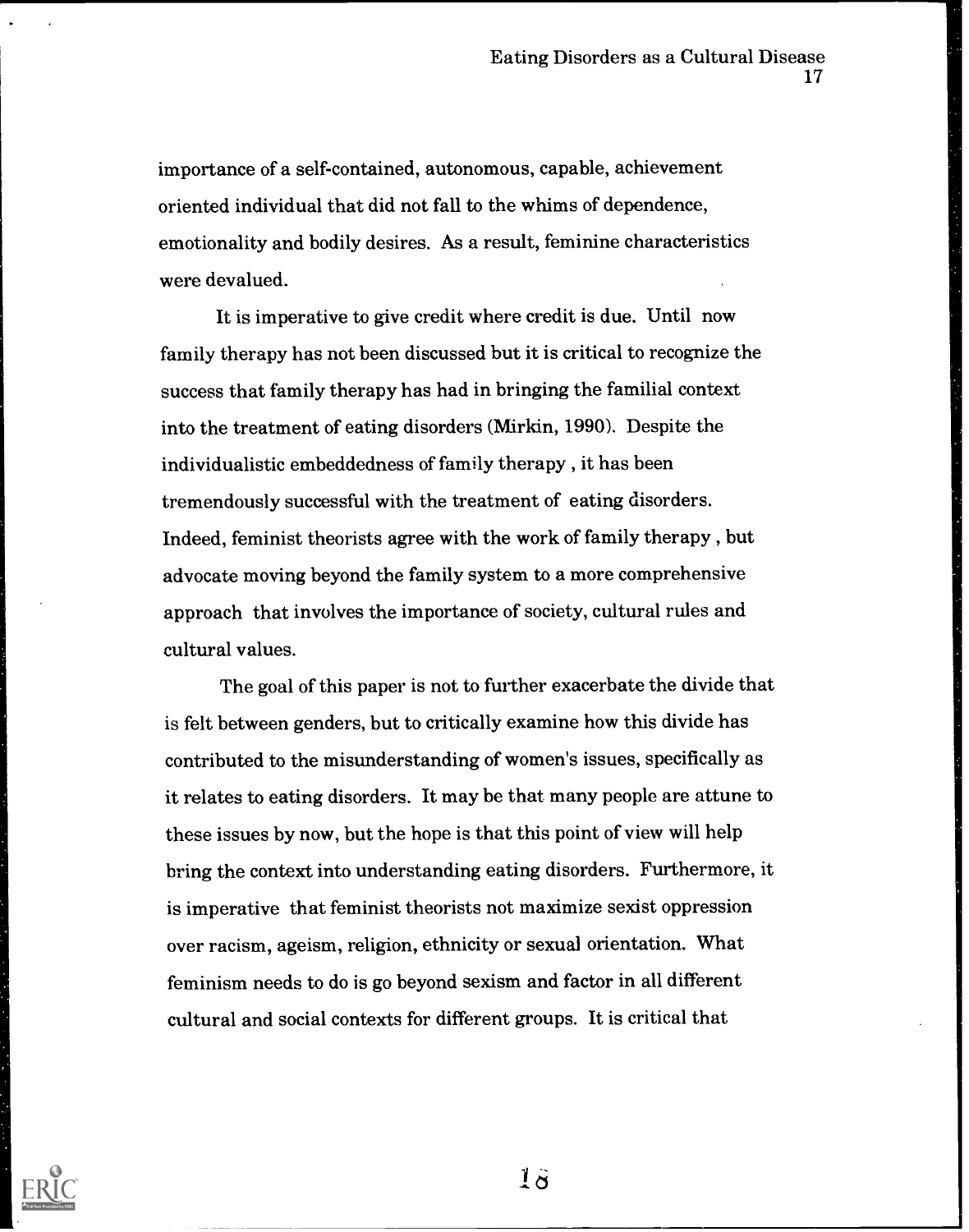feminist theorists not further alienate marginalized groups by only including the white Anglo-American woman into their research.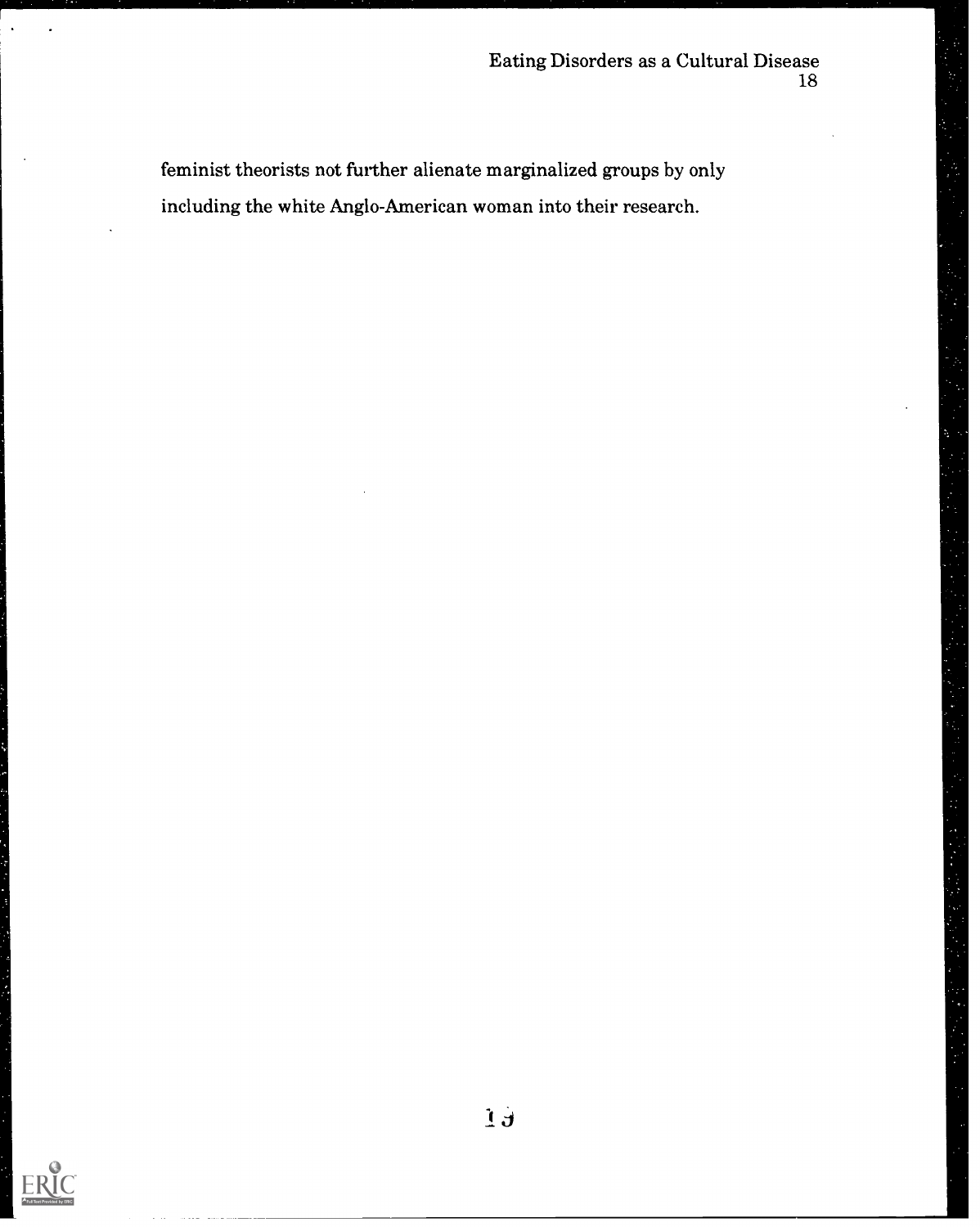#### References

- Bruch, H. (1985). Four decades of eating disorders. ln D. M. Garner & P. E. Garfinkel (Eds.), Handbook of psychotherapy for anorexia nervosa and bulimia (pp. 7-18). New York: The Guilford Press.
- Brumberg, J. (1989). Fasting girls. Cambridge: Harvard University Press.
- Chelton, L. G., & Bonney, W. C., (1987). Addiction, affects and selfobject theory. Psychotherapy , 24(1), 40-46.
- Chernin, K (1981). The obsession. New York: Harper Colophon Books.
- Cushman, P. (1992). Psychotherapy to 1992: A historically situated interpretation. In D. K. Freedheim (Ed.), History of psychotherapy (pp. 21-64). Washington, DC: American Psychological Association.
- Eagle, M. N. & Wolitzky, D. C. (1992). Psychoanalytic theories of psychotherapy. In D. K Freedheim (Ed.), History of psychotherapy (pp. 109-158). Washington, DC: American Psychological Association.
- Flanagan, O. (1991). The science of the mind. Cambridge: The MIT Press.
- Freud, S. (1961). Civilization and its discontents (J. Strachey, Trans.). New York: W. W. Norton & Co. (Original work published 1930).
- Gilligan, C. (1982). In a different voice. Cambridge: Harvard University Press.

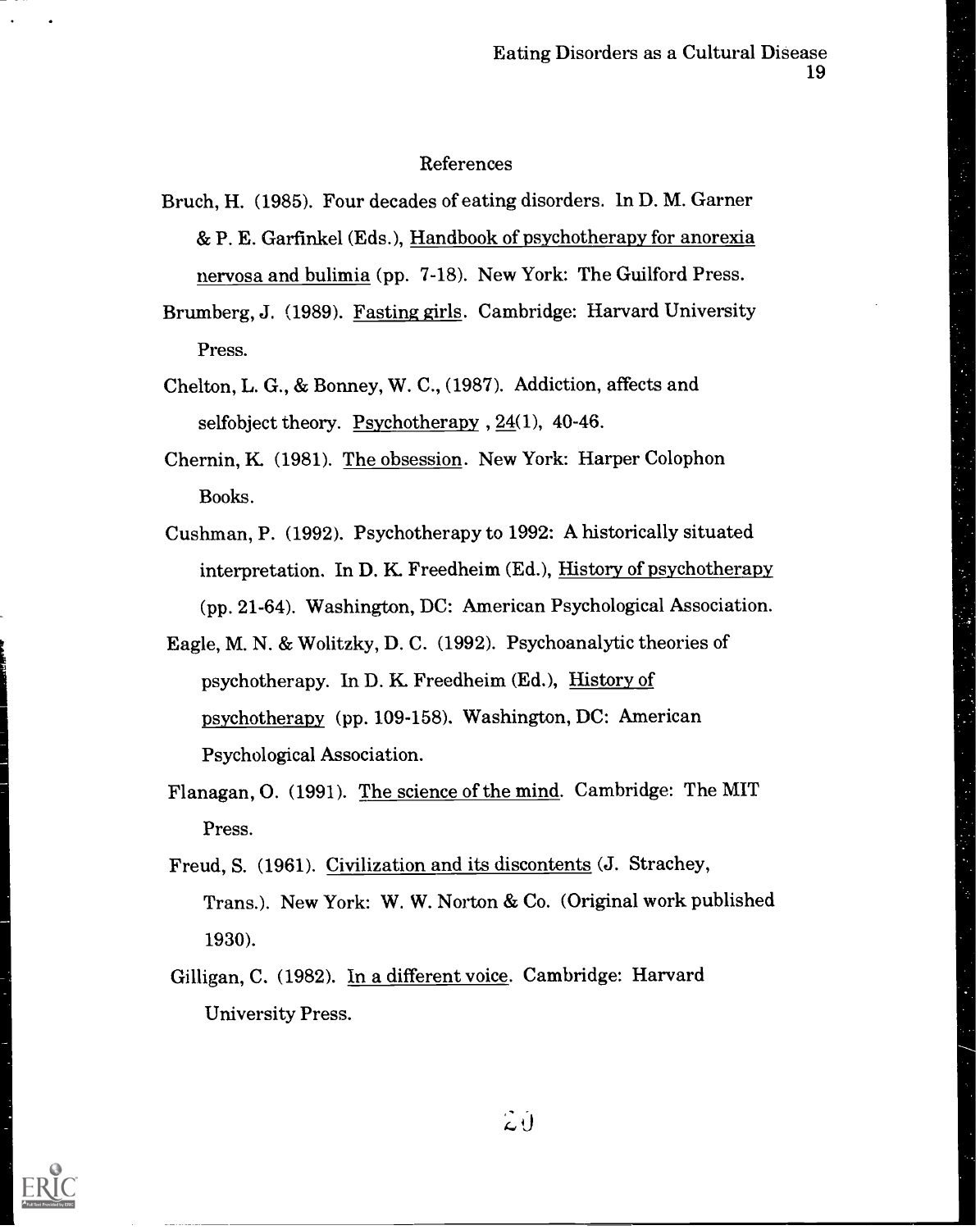- Hutchinson, M. G. (1994). Imagining ourselves whole: A feminist approach to treating body image disorders. In P. Falloon, M. A. Katzman, & S. C. Wooley (Eds.), Feminist perspectives on eating disorders (pp. 152-168). New York: The Guilford Press.
- Kinoy, B. P., & Holman, D. S. W. (1992). What is anorexia nervosa? What is bulimia nervosa? In Lemberg, R. (Ed.), Controlling eating disorders with facts, advice, and resources (pp. 3-9). Phoenix: The Oryx Press.
- Lewis, V. J., & Blair, A. (1991). The social context of eatiag disorders. In R. Cochrane & D. Carroll (Eds.), Psychology and social issues (pp. 22-30). New York: The Falmer Press.
- Mirkin, M. P. (1990). The social and political contexts of family therapy, Boston: Allyn & Bacon.
- Perlick, D. & Silverstein, B. (1994). Faces of female discontent: depression, disordered eating and changing gender roles. In P. Falloon, M. A. Katzman, & S. C. Wooley (Eds.), Feminist perspectives on eating disorders (pp. 77-93). New York: The Guilford Press.
- Ramachandran, V. S. (Ed.). (1994). Encyclopedia of human behavior (Vol. 2). Boston: Academic Press.
- Riger, S. (1992). Epistemological debates, feminist voices. American Psychologist, 43(6), 730-740.
- Rothblum, E. D. (1994). I'll die for the revolution but don't ask me not to diet: feminism and the continuing stigmatization of obesity: In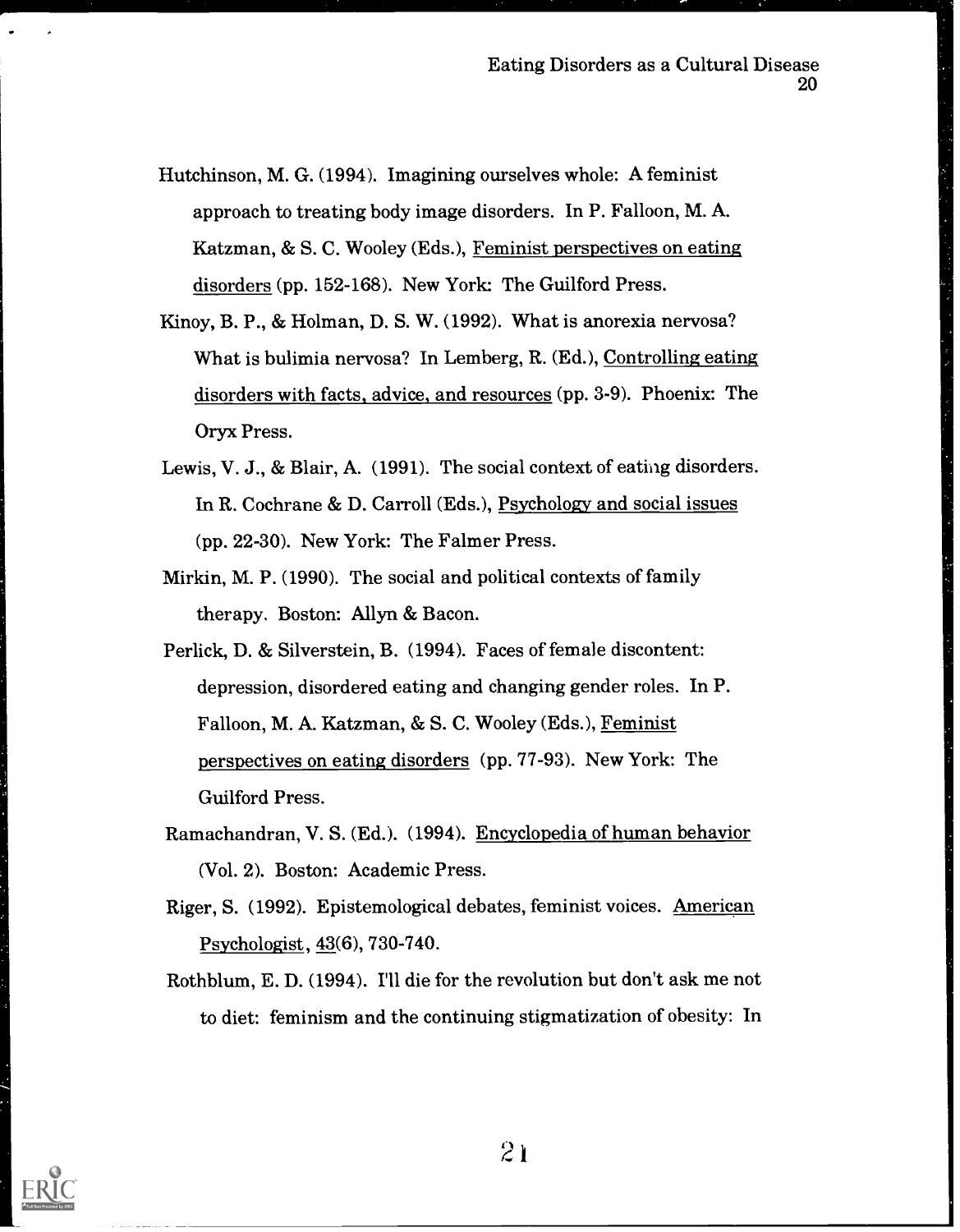P. Falloon, M. A. Katzman, & S. C. Wooley (Eds.), Feminist perspectives of eating disorders (pp. 53-76). New York: The Guilford Press.

- Sampson, E. E. (1985). The decentralization of identity. American Psychologist, 40(11), 1203-1211.
- Steiger, H., Goldstein, C., Mongrain, M., & Van der Feen, J. (1990). Description of eating-disordered, psychiatric, and normal women along cognitive and psychodynamic dimensions. International Journal of Eating Disorders, 9(2), 129-140.
- Steiger, H. & Houle, L. (1991). Defense styles and object-relations disturbances among university women displaying varying degrees of "symptomatic" eating. International Journal of Eating Disorders, 10(2), 145-153.
- Steiner-Adair, C. (1994). The politics of prevention. In P. Falloon, M. A. Katzman, & S. C. Wooley (Eds.), Feminist perspectives on eating disorders (pp. 152-168). New York: The Guilford Press.
- Thompson, B. (1994). Food, bodies, and growing up female: Childhood lessons about culture, race and class. In P. Falloon, M. A. Katzman, & S. C. Wooley (Eds.), Feminist perspectives on eating disorders (pp. 355-378). New York: The Guilford Press.
- Waldinger, R. S. (1984). Psychiatry for medical students. Washington, DC: American Psychiatric Press.
- Wooley, 0. W. (1994)...and man created "woman": representations of woman's bodies in western culture. In P. Falloon, M. A. Katzman,